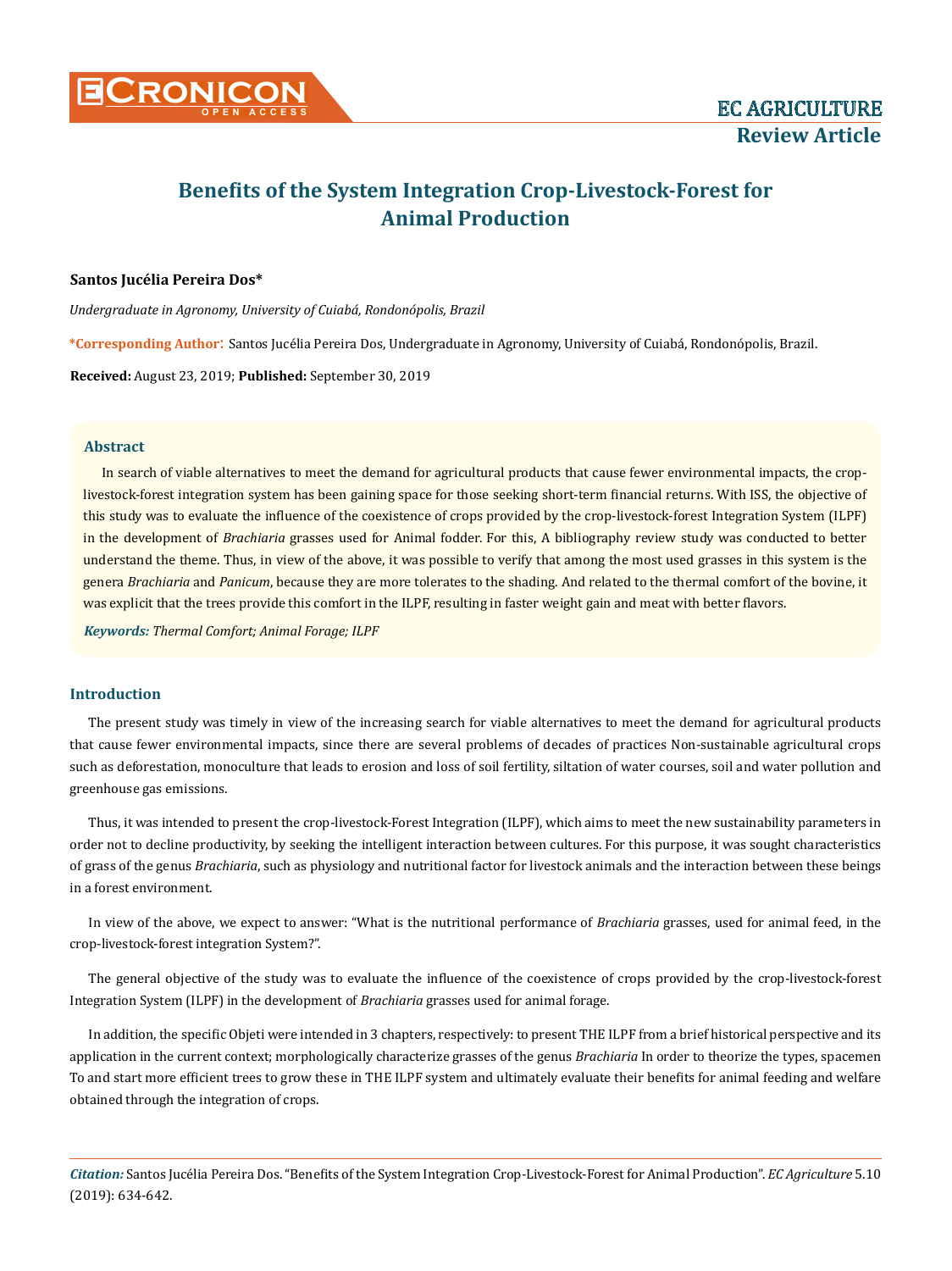The methodology used as the basis for the study was the review Bibliographical in articles, books and database on the Internet, seeking terms such as integration systems, agrolivestock sustainability, innovative farming practices, shading and Animal forage, in order to find results of ILPF system applications and benefits of this for animal nutrition and productivity. The research was carried out in the Scielo database, seeking work with dates between 2002 and 2019. Brief history of the crop-livestock-forest integration

It can be understood the integration crop-livestock-forest as being a "production strategy employing the principles of sustainability that allows the production, in the same area, of grains, meat, milk, fibers, energy and Wood" (Brazilian company of Agricultural research-EMBRAPA, 2016, p. 35) crops may be intercropped in succession or rotation.

The ILPF is a strategy aimed at sustainable production, which integrates agricultural, livestock and forestry activities carried out in the same area, in consortium, in succession or rotational cultivation, and seeks synergistic effects between the components of Agroecosystem, contemplating the environmental adequacy, the valorization of man and the economic viability ([1], p. 27).

Agriculture in Brazil is documented from the arrival of the Portuguese in THE 16th century and was "based on technology that used land and work, and the Earth as synonymous with natural resources" ([2], p. 15). Emphasizes Balbino., *et al*. ([1], p. 6) that European immigrants brought to the country the integration between agriculture, livestock and forest, which was being adapted to the tropical climate.

Thus, the integration of cultures characteristic of modern ILPF was already used in the pre-colonial period, although presumably in a primary way since the conditions for planting in the country were different from those that immigrants knew on land European Union.

According to Buanain., *et al*. [3] apud Filho (2014), it is identified that from this moment until around 1960, when the Brazilian urban population already exceeded the rural, the production of agricultural inputs in Brazil was sustainable because it was able to Supply the domestic market and offer the country important role in the scenario of exporting products such as sugar cane and coffee.

National agricultural incentive programs, such as Rural credit and Protocol have contributed to the economic strengthening and expansion of the sector, the lack of sustainability parameters has led to the outbreak of harmful practices to natural resources. According to Franca and Silva ([4], p. 6) "All over the world predominates Agriculture characterized by standardized and simplified monoculture systems, but which has given signs of saturation due to the high demand for energy and resources Natural resources".

According to the authors, the low level of use of good agronomic practices has resulted in degradation of soil quality, low productivity and triggering of erosion processes, jeopardizing the economy and quality of life of Future generations. In this way, it emerges as the tariff modes of production that recover spaces and/or diminish impacts to the environment.

#### **ILPF as practice sustainable**

The term sustainability has been commonly adopted as an evaluative connotation because it suggests something that can be carried forward in a fluid way. For agronomy, this means a practice that will only be verified if "(i) is technically efficient, (II) Environmentally appropriate, (iii) economically viable and (iv) socially acceptable)" ([1], p. 24).

The degree of concern with the wear of natural resources stems from efforts in attempts to reverse situations in which the damages arising from unsustainable activities are environmental, social and economic. In view of this, the International Union has established goals and parameters that define measures to be fulfilled by nations. Like this: In 1992, the United Nations Conference on the Environment, Rio 92, took place in the city of Rio de Janeiro, from which it was concluded that the economic, environmental and social components should be aggregated to ensure sustainable development and was agreed Whereas developing countries would receive financial and technological support to achieve another model of sustainable development [4].

In the national scenario, there is also the plan for reducing greenhouse gas emissions in agriculture-plan ABC (Low carbon agriculture) created in 2010 by the Federal government, in order to enable the reduction of greenhouse gas emission in Agricultural activities; Reduce

*Citation:* Santos Jucélia Pereira Dos. "Benefits of the System Integration Crop-Livestock-Forest for Animal Production". *EC Agriculture* 5.10 (2019): 634-642.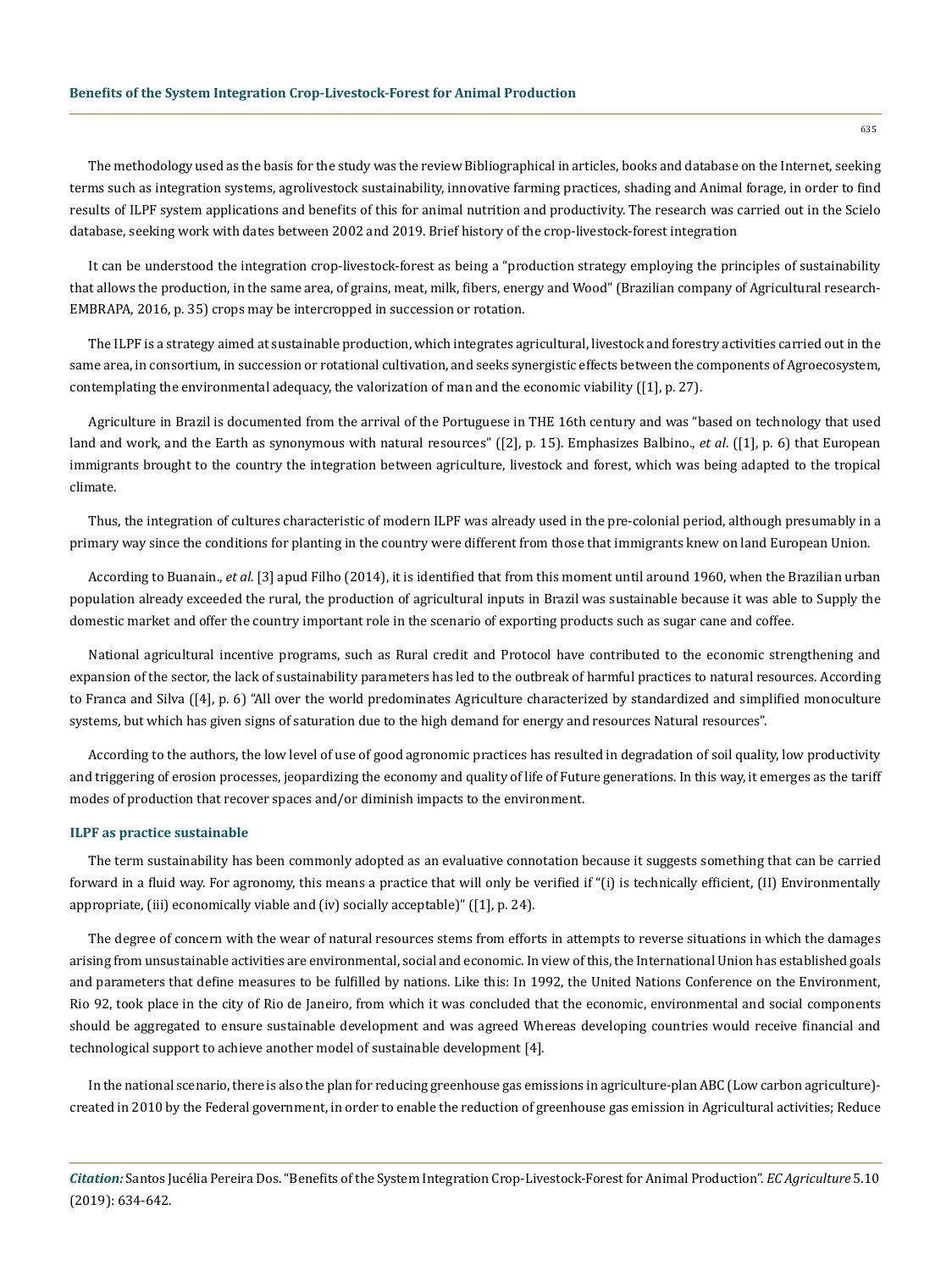deforestation; Increase agricultural production on a sustainable basis; the rural properties to environmental legislation; Expand the area of cultivated forests and stimulate the recovery of degraded areas.

Thus, structured in seven programs, the ABC plan contemplates: 1) recovery of degraded pastures; 2) Integration of Lav Oura-Livestock-Forest (ILPF) and agroforestry Systems (SAFs); 3) No-tillage system (SPD); 4) Biological nitrogen fixation (FBN); 5) planted forests; 6) treatment of animal manure; and 7) adaptation to climate change.

These guidelines support research in relation to the agrosilvopastoral system because it confirms that it is sustainable because it is properly proceeded, according to Balbino., *et al*. ([1], p. 24):

- 1. Technically efficient because it is part of the premise of being carried out in areas with favorable abiotic conditions such as corrected soil, adequate irrigation, non-limiting temperature and light, as well as correct soil and water management, integrated control of insects and Pests, encouraging compliance with environmental guidelines and production certification.
- 2. Environmentally appropriate to have as a principle respect for land use capacity, soil and water conservation, carbon sequestration (CO $_{2}$ ) and positive enlargement of the energy balance.
- 3. Economically viable because it is grounded in the sine Georgia between the productions, providing the use of agricultural waste, nitrogen fixation, nutrient recycling, diversification of revenue in intelligent use of space, direct reduction of the cost Total through the use of residues for animal Nutrition and the offer of better pasture leading to increased profit and boosting the sectors of the economy.
- 4. Socially accepted, therefore, can be employed independently of the size of property and producer, generating jobs and improving local income, improving the image of agricultural production and agribusiness in the country and encouraging good farming practices (BPA).

Therefore, it is noted that the ILPF is a necessary practice in the current context both because it values ethical principles comp actuated globally from the use of resources, and because it is efficient for the environment and for society in general. The incentive of the competent institutions and the implementation of legal norms has fomented researches in the area of integrated production modes, especially those that investigate the results of the ILPF.

## **General benefits of ILPF application**

It is known that in addition to being in accordance with the principles of sustainability, the agrosilvopastoral system is characterized by enabling protocooperation, providing the civic use of resources. Such dynamics are able to reduce the use of chemicals to control pests and weeds by inserting natural predators into the system. Moreover, there is a significant reduction in the emission of greenhouse gases through carbon sequel, intensification of nutrient cycling and improvement in nitrogen fixation in the soil ([1], p. 35).

According to Nicodemo and Santos [5], among the benefits of the adoption of silvopastoral systems can still be highlighted "the increase in the efficiency of land use; Favoring the cycle of nutrient renewal in the soil; Beneficial effects on animal welfare; Flexibility in the use and increase of biodiversity ".

Regarding animal welfare, the biologist and researcher Lex Melotto of THE MS Foundation states that trees can "mitigate the climatic extremes by presenting a reduction of eight degrees in the hottest hours of the day and an increase of up to six degrees on the colder days of Year" (Fama Sul, 2012), thus avoiding the energetic Degas with heating and body cooling of the animals, resulting in better quality meat.

However, it is necessary to emphasize that for the implantation of integrated systems, the correct management of trees, animals and pasture is beneficial, together with careful planning. Although homeostasis occurs naturally, this is a type of dynamic system in which human interference must be made to maximize the benefits achieved ([5], p. 18).

*Citation:* Santos Jucélia Pereira Dos. "Benefits of the System Integration Crop-Livestock-Forest for Animal Production". *EC Agriculture* 5.10 (2019): 634-642.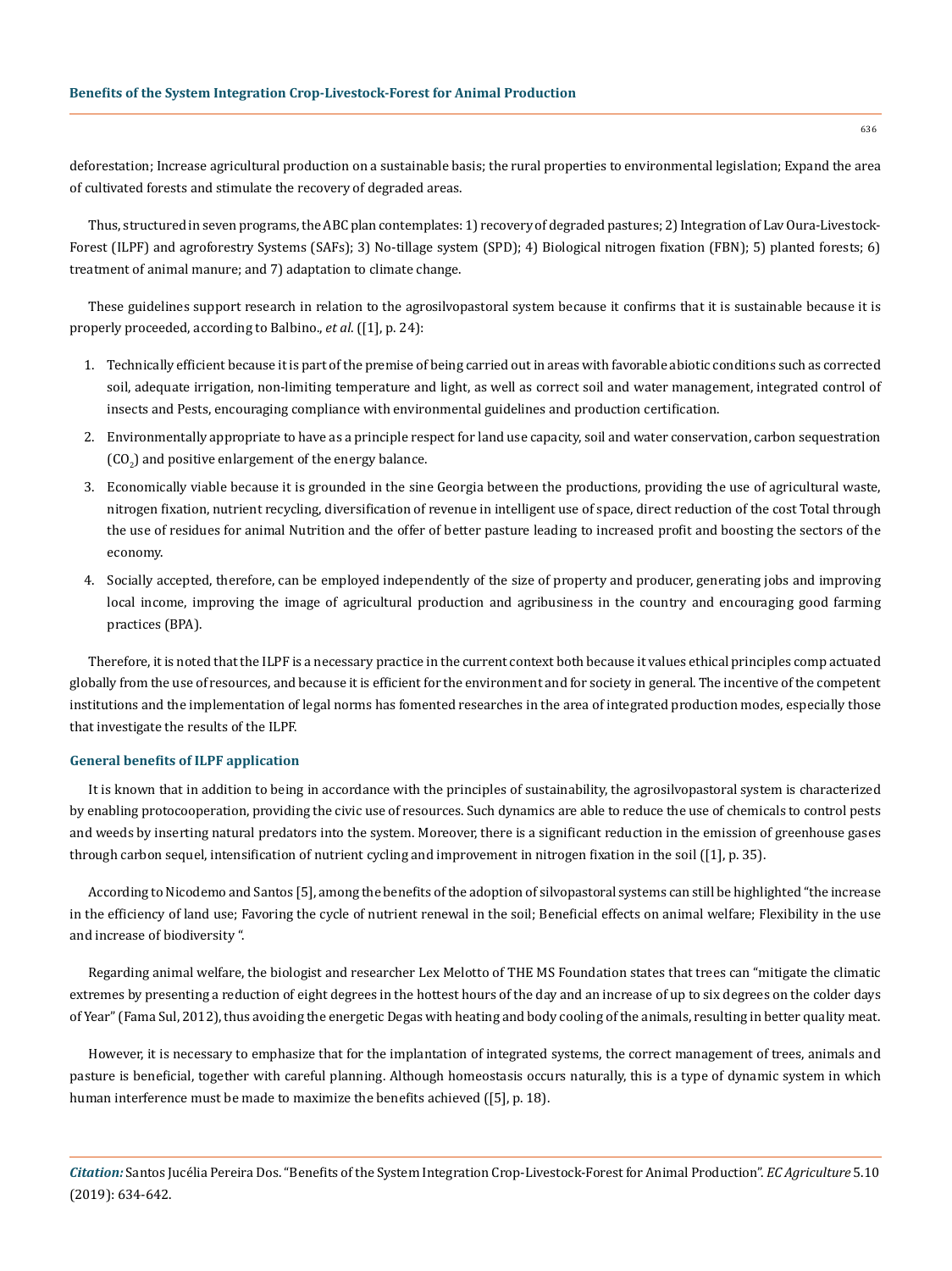In short, prior to the choice of components, one should study the factors of the environment appropriate to the needs of the chosen species, the best interaction between the species and the medium, the nutritional characteristics of the cultivation destined for forage, the Shading, the crop period of the grasses and the start of the trees. Only from these care is it possible to succeed in the final products cultivated in the integrated system.

#### **Cereals and ILPF**

The crop-livestock-forest Integration (iLPF) figure 1, has as its main objective the change of the land use system, based on the integration of the components of the production system, aiming at achieving increasing levels of quality of the Product, environmental quality and competitiveness. Therefore, it presents itself with a strategy to maximize desirable effects in the environment, combining the increase of productivity with the conservation of natural resources in the process of intensification of the use of areas already decorated in Brazil [6].



*Figure 1: Scheme ofiLPF System. Source: Globo Rural.*

Thus, the planting of crops is used for grain production to amortize part of the costs of recovery or the reform of pastures. In degraded pastures, grains are cultivated for one, two years or more years, and volis with the pasture, which will take advantage of the residual nutrients of crops in forage production. To avoid another cycle of degradation, it is necessary to elaborate a schedule of maintenance fertilization of the newly implanted Pasture [7].

Aiming the cattle cultivation in the ILPF, it is necessary to choose the forage to be cultivated. To this end, it will depend on the climate and soil conditions of the region, as well as the purpose of use and the life cycle (duration) of the pasture. Depending on the fashion ability of the ILPF system, most of the tropical (perennial or annual) forage adapted and recommended for conventional (single) cultivation systems may be used.

One of the main factors for the success of an intercropping is based on the complementation among the species involved, since, during part of its cycle there is a competition/interaction by the factors of production (light, water and nutrients), which will Result obtained at the end of the annual crop cycle. Dess the way is important to characterize the species that will compose the system [8].

However, the most used forage are those of the genera *Urochloa* (syn. *Brachiaria*) and *Panicum* are the most used for seedings in monocultive after tillage. For consortium seedings, especially with maize and sorghum crops, both in the crop and in the Safrinha, preference is given to forage that exert less competition with the crops, such as: *Urochloa brizantha* (CV. Marandú, CV. BRS Piatã and CV.

*Citation:* Santos Jucélia Pereira Dos. "Benefits of the System Integration Crop-Livestock-Forest for Animal Production". *EC Agriculture* 5.10 (2019): 634-642.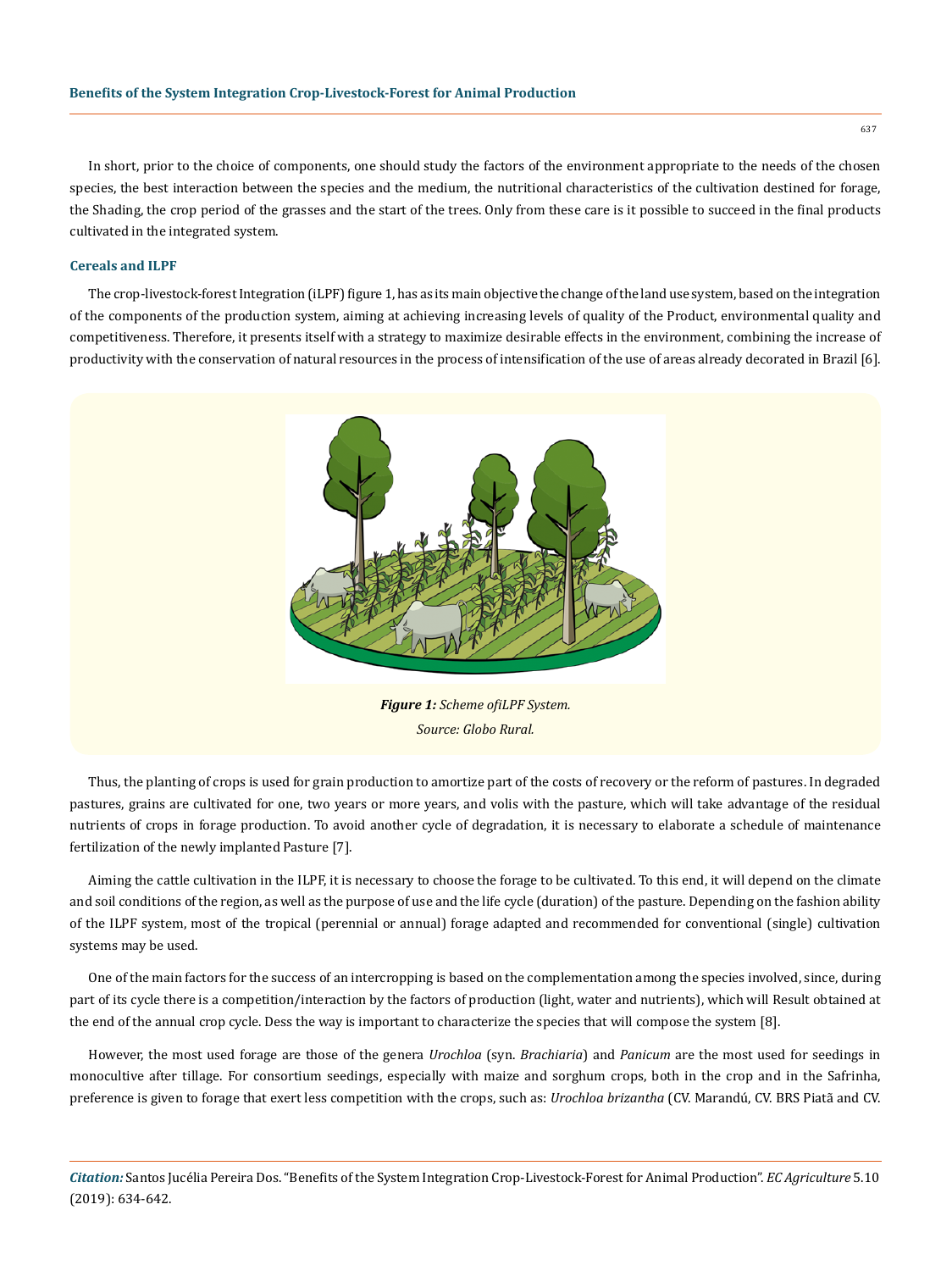BRS paiaguás), *Urochloa decumbens*, *Urochloa ruziziensis* and *Panicum maximum* cv. Massai. Pigeon pea cultivars such as BRS Mandarin, which are leguminous, can also be used in consortia with maize and *Brachiaria*, for silage and/or grazing production, with the purpose of increasing forage production and quality [9].

In this perspective, Gontijo Neto., *et al*. [8] describes that perennial forage (capins) used in grazing in Brazil (*Brachiaria* and *Panicuns*), since the shading is not very intense, are able to maintain the same productivities in relation to Monoculture systems. In the iLPF system, in addition to guaranteeing animal production, they act as nutrient recycler after the annual culture; In the physical structuring and contribution of organic matter in the soil; in the production of straw for the no-tillage with quality in the following crop; May contribute to weed and disease management, preserving the productivity of the annual crop and reducing Production costs; provides monthly or yearly revenue generation up to the maturation of the forestry component.

Andrade., *et al*. [10] reports that one of the fundamental requirements for the success of the iLPF systems is the choice of forage species for the system, which comes to be productive, in addition to shading-tolerant, and adapted to the conditions of the implantation site. This is more relevant in the area of Cerrado, with particular characteristics of acidic soils, low fertility and this well-defined and prolonged dry matter [10].

For this purpose, the ILPF system presents morphological differences between the arboreal component and the forage, both in the aerial part and in the root system and because they are dividing the same space, they meet their needs by exploring the same sources of Light, water and nutrient resources. Thus, it is important to know the basic mechanisms of this competition, aiming to maximize the organic production [11].

Thus, the determination of spacings and arboreal arrangements should be able to promote a quality forage accumulation along the cycle; allied to the recommendations of frequency and intensity of pasture defoliation, from the accumulation of photo assimilates By shaded plants, sufficient to provide a rapid regrowth and ensure the persistence of forage in a shaded environment [12].

In which the arboreal component should be selected taking into account the aspects related to SILvicultura of the species, production of goods and services, absence of allelopathic effects and toxicity, canopy architecture that should preferably be Less dense, among others. The most used species in the ILPF in Brazil are Eucalyptus, Pinus, mahogany AFR, Australian cedar, Teak, Pau-de-Balsa, acacias, among others [8].

In this way, the grasses of the genus *Brachiaria*, about 90 species, commonly called *Brachiaria,* have markedly tropical distribution, with the primary origin being the Equatorial Africa. The grasses of the genus are widely used in pastures in Tropical America and since they are well managed, they present high dry matter production and efficiency in soil cover [10].

However, according to Paciullo., *et al*. [13] Grasses growing under shading conditions have a reduction in the area index (LAI). However, even with practically half of the LAI, plants under the canopy of trees are able to intercept the same radiation portion as the plants that developed under full sunlight conditions, because there is a significant increase in the leaf area (AFE), indicating the increased efficiency of radiation utilization available under shading conditions.

Dias Filho., *et al*. [14] reports that grasses produced in shaded environments generally show higher crude protein content, higher non-protein nitrogen content, thinner cuticles, wider blades, stimulated elongation and development Vascular decreased. However, as the level of shade increases, the concentration of soluble carbohydrates in the plant decreases and there may be a concomitant decline in cell wall content. The components of the cell wall are an important manufacturer of forage quality, since they influence digestibility and dry matter intake.

Shaded grass leaves tend to be more efficient in the production of photo assimilates due to their morphophysiological modifications that included in the increase of the specific leaf area, Granos of the larger and less stacked thylakoid and with greater Concentration of Chlorophylls (Kirchner., *et al.* 2010), which results in a higher nitrogen concentration.

*Citation:* Santos Jucélia Pereira Dos. "Benefits of the System Integration Crop-Livestock-Forest for Animal Production". *EC Agriculture* 5.10 (2019): 634-642.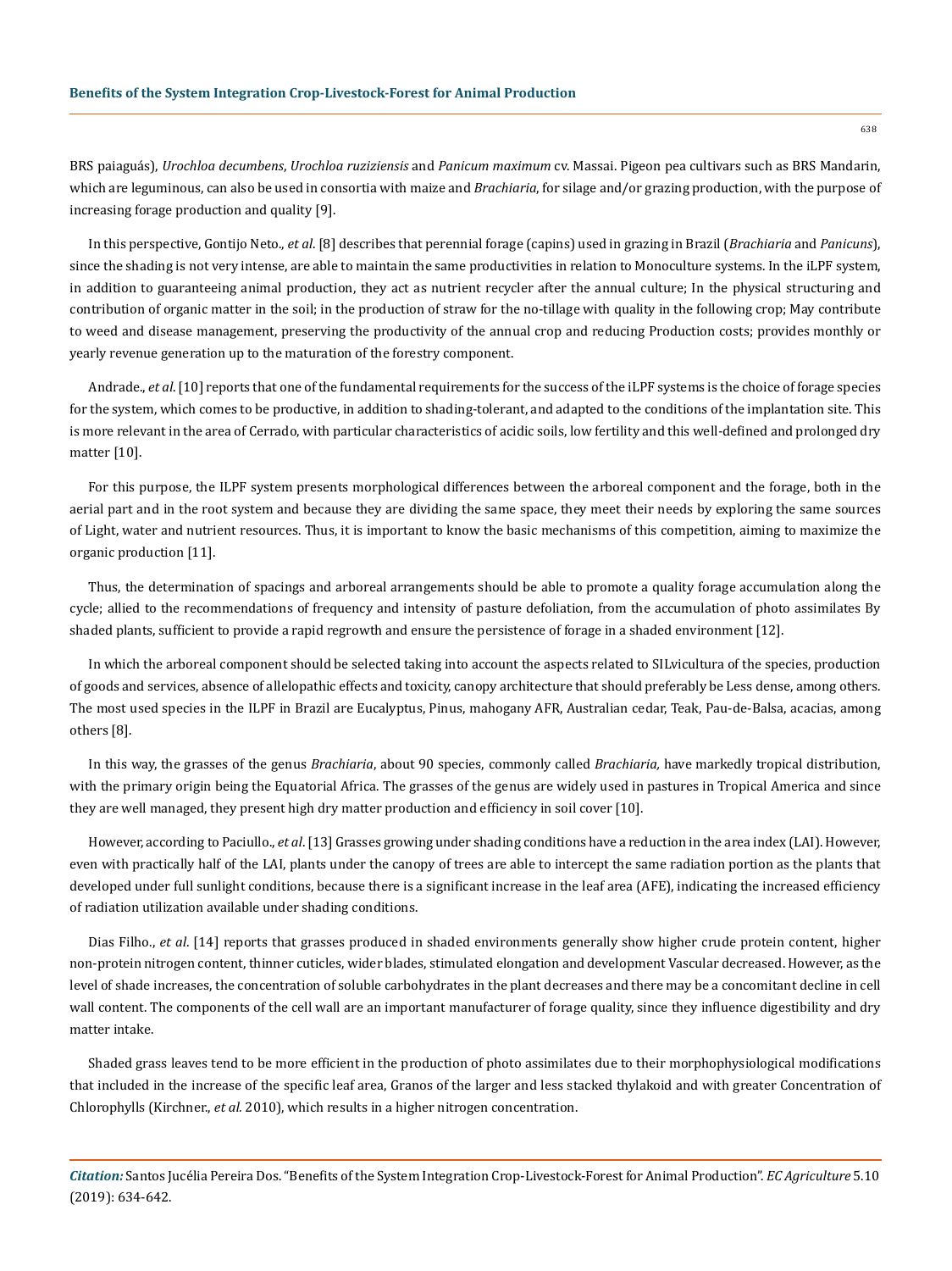Another relevant aspect to be considered is that norm in ILPF Systems is that the number of years with pasture can be more than 3 years, and to avoid another cycle of pasture degradation, it is necessary to perform maintenance fertilization to keep them Productive. Thus, with the well-established pasture, it is interesting to establish the comfort of the bovine.

#### **Bovine component in the ICLF**

Although the systems in integration have been created in order to recover degraded soils and pastures, these systems have also been highlighted by improving the microclimate and providing thermal comfort to the animals, since the presence of the component Arboreal reduces the incidence of solar radiation by modifying the temperature and relative humidity of the air (Baliscei, 2011; Karvatte Jr., *et al*. 2016).

Thermal Comfort refers to the state in which the organism is located when the thermal balance is null, that is, when the heat that the organism produces in addition to what it gains from the environment is equal to the heat lost through conduction, radiation, convection and evaporation. For its vEZ, thermal stress is the strength with which the components of the Thermal Environment Act on the organism, in which it will provoke a physiological reaction proportional to the intensity of the applied force and the organism's ability to dissipate the deviations caused Perça [15].

Under proper management, the integration production systems promote direct and/or indirect improvements of zootechnical and environmental order. Noteworthy are also improvements in the quality of grasses in some of these systems, resulting from the being and the greater availability of nutrients in the soil that, associated with greater thermal comfort of the animals, indicate the possibility of increase in Forage intake and individual weight gain [16].

Integration production systems promote direct and, or indirect, improvements in zootechnical and environmental order. Above all, improvements in the quality of grasses in some systems, resulting from shading and greater nutrient availability in the soil. These factors are associated with the greater thermal comfort of the animals, allowing the increase in forage intake and individual weight gain [17]. However, there is still little performance information for cattle in integration systems.

In this way, the recovery/Indirect renovation of pastures by means of the crop-livestock integration is an efficient but complex alternative. In this modality the introduction of crops is not possible, but a constant part of a system of grain production and animal production that in Teragem and complete in aspects of management, fertility, Physics and soil biology (Macedo, 2009).

Thus, the trees, because they are the longest component of the system and define microclimatic conditions in the understory, are always the target of prominent attention, little emphasizing other components, such as the animal. For this, the main effect of the presence of trees is undoubtedly the improvement of environmental conditions and consequently, of their well-being. This is mainly due to the greater supply of shade and reduction of temperature and humidity, resulting in increased productivity and reproduction of ruminants in tropical environments [15].

By modifying the surface where they are installed, the silvopastoral or agrossilvipastoris systems alter the transfer of solar radiation through shading (restricting the radiation incidence) and reflection of radiation through the canopy of the trees (Figure 2) (Porfírio Da Silva., *et al*. 2004).

In fact, the arboreal component exerts beneficial effects on the microclimate of pastures by acting directly in the reduction of the incidence of solar radiation and in the energy balance of the system, with modifications of air temperature and humidity, directly related With environmental quality and animal thermal comfort (Souza., *et al*., 2010; Baliscei, 2011). Consequently, its influence and its effects will be greater and more effective and proximity to the equator, where the amount of solar radiation that reaches the terrestrial surface reaches maximum and constant values throughout the year.

*Citation:* Santos Jucélia Pereira Dos. "Benefits of the System Integration Crop-Livestock-Forest for Animal Production". *EC Agriculture* 5.10 (2019): 634-642.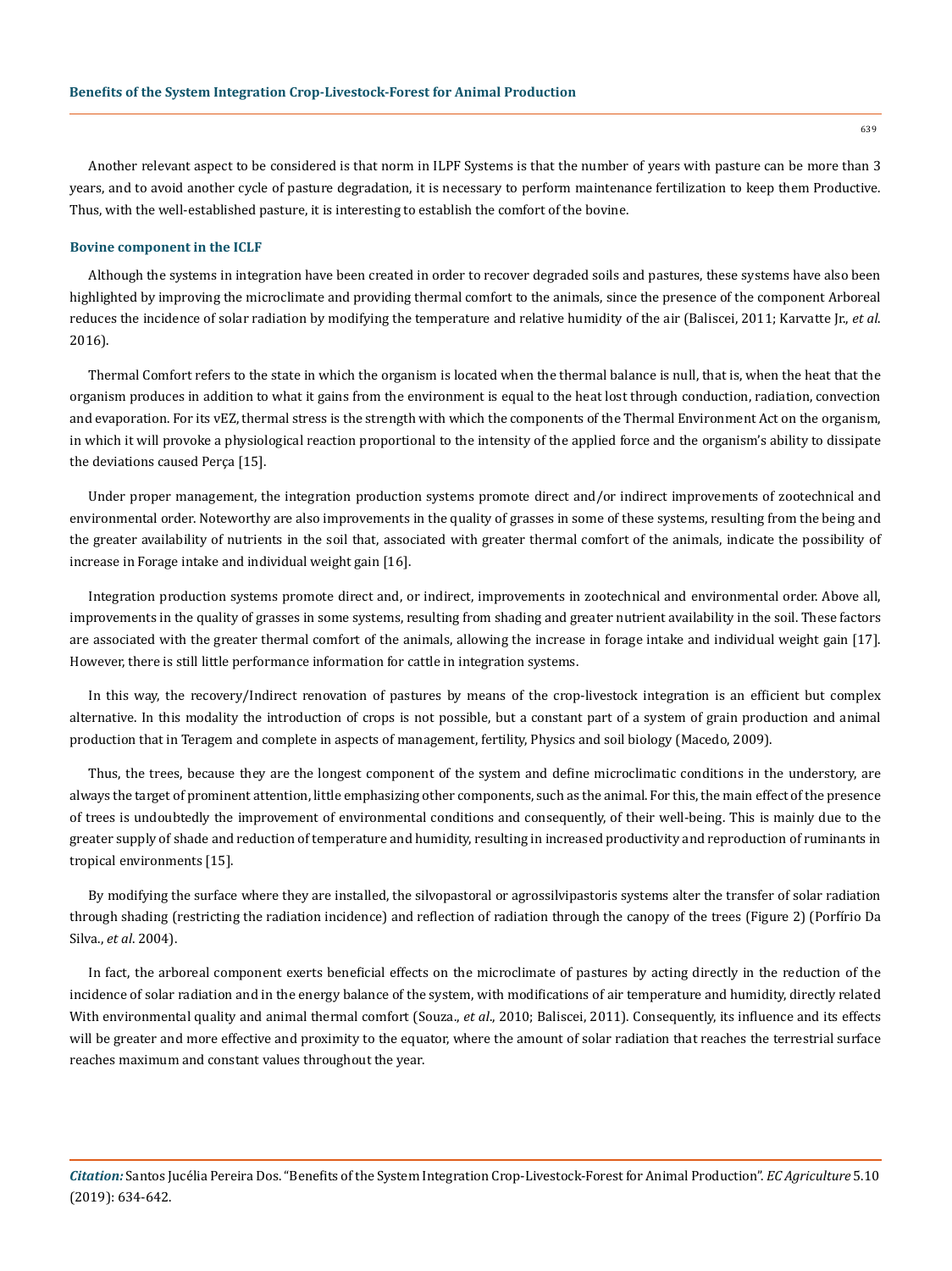

*Figure 2: Shadow projections of Arbó species areas with cups of different geometric shapes. Source: Silva (2006).*

Thermal comfort indicators can be obtained through: environmental data (Temperature and Humidity Index – ITU, Black Globe temperature index and humidity – ITGU etc.); physiological parameters (rectal temperature, respiratory rate, Heart rate, sweating rates etc.) and/or; Behavioral variables (stereotyping or modifications in the Behavioral repertoire) [17].

This improvement in the microclimate is observed both in systems in integration with native trees and with trees cultivated in different arrangements, which can reduce the ambient temperature from 2 to 8°C to the bra sound in relation to the full sun [17]. Changes in the Black Globe temperature are also observed where, in summer, it is possible to obtain a difference between shade and sun of about 6°C, which would cause the increase of 1<sup>o</sup>C in the rectal temperature and almost the DOB of Respiratory movements (Collier; The Beede; Thatcher, 1982). Similarly, there is a tendency to higher rate of sweating in animals in pastures without shading when compared to those in silvopastoral systems (Pires., *et al*. 2008).

The combination of environmental variables (temperature, relative humidity, wind velocity) compose indexes that characterize the environment and estimate the thermal sensation of the animal, which makes it possible to indicate whether or not it is in a state of comfort. Based on the ITU, the environment can be classified as: Mild (72 to 78), moderate (79 to 88) and severe (89 to 98) (Wiersma apud Armstrong, 1994). In turn, from the ITGU, the environment divides into: comfortable (up to 74), alert (75 to 78), dangerous (79 to 84) and emergency (greater than 84) (Baêta, 1985). Both classifications were developed for lactating cows confined in the United States but are widely used for cattle in several systems (Volpi, 2017).

The current agricultural practices, characterized by standardized cysts and monocultures, reached a level of primor where effort is needed to increase production without the threat of biodiversity (Balbino; Martinez Galerani, 2011). In view of the need for systems of higher total productivity per unit of area, the production system in crop-livestock-forest Integration (ILPF) aims at sustainable production through the integration of agricultural activities, livestock and Forest in the same area, in intercropping, in succession or in the field, seeking synergistic effects between the components and contemplating the environmental adequacy, the valorization of Man and the economic viability (Balbino; Babu Stone, 2011).

Although the effects of thermal stress are more evident in cattle law-making, which immediately reduce milk production, beef cattle are also affected; However, the effects will be quantified more late, sometimes only at the time of the slaughtered or never quantified. Even cattle tolerant to tropical climate, as is the case of Zebu, when kept under high temperatures and low relative humidity (35ºC and 50%, respectively), produce meat with higher pH in post-mortem (Kadim., *et al.* 2004). This, in addition to influencing softness, also results in a product with low consumer acceptance due to darker coloration and shorter shelf life, characteristic of DFD (dark, firm, dry) meats.

*Citation:* Santos Jucélia Pereira Dos. "Benefits of the System Integration Crop-Livestock-Forest for Animal Production". *EC Agriculture* 5.10 (2019): 634-642.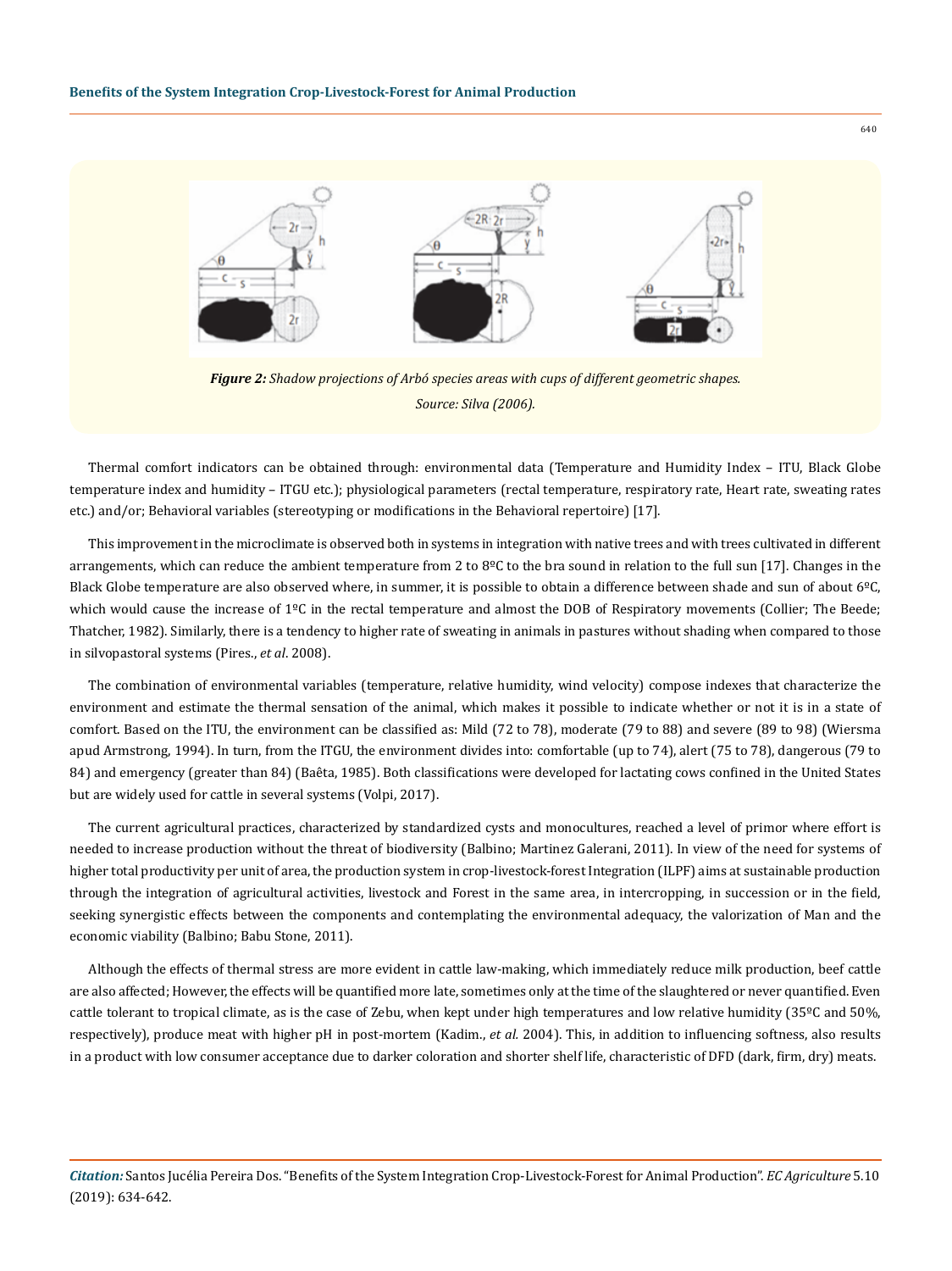641

Although animal welfare (BEA) is not something marketable, as society starts to reconsider the way animals are created as an important factor, it becomes economically valued (Molento, 2005). Among the five global market trends, two deal with "reliability and quality" and "sustainability and ethics", which indicate the position to pay more for higher quality products and the engagement of consumers for social and environmental benefit. In Brazil, these attitudes cover about 23% and 21% of the consumer market, respectively, with a strong growth trend (FIESP/ITAL, 2010). Therefore, providing quality of life to production animals, besides being an ethical and moral issue, is also a market demand [18].

# **Final Considerations**

In search of viable alternatives to meet the demand of Agropecuary products that cause fewer environmental impacts, the system of crop-livestock-forest integration, has been gaining space for those seeking financial return in the short term.

In view of the above, it was possible to verify that among the most used grasses in this system is the genera *Brachiaria* and *Panicum*, because they are more tolerant to shading. And related to the thermal comfort of the bovine, it was explicit that the trees provide this comfort in the ILPF, resulting in faster weight gain and meat with better flavors.

# **Bibliography**

- 1. Balbino LC., *et al*. "Marco Referential Integration crop-livestock-forest". EMBRAPA (2017): 132.
- 2. IPEA. Institute of applied economic Research. "Agriculture and industry in Brazil": Innovation and competitiveness. Brasilia: (2017).
- 3. Buainain A M., *et al*. "The rural world in the21st century Il Bras: The formation of a new agrarian and agricultural standard" (2014).
- 4. Franca T JF and Silva J R. "The System Integration Crop-Livestock-Forest (ILPF) in the State of São Paulo". *Economic Information* 47.1 (2017).
- 5. Nicodemo M L F and Santos C E. "Arborization of pastures: diversification and increased productivity". In: meeting on sustainable farming production. Campinas. Anais. Campinas: IAC/APTA (2011): 15-21.
- 6. Trecenti R., *et al*. "Crop-Pecuáriasilvicultura integration". In: crop-Livestock-Forestry Integration: Technical Bulletin". Trecenti R. Oliveira MC; Harse G (editors). Brasilia: MAPA/SDC (2008): 54.
- 7. Alvarenga RC., *et al*. "Crop-Livestock integration". In: Beef Cattle Symposium. 3 Annals. Belo Horizonte, MG: UFMG, CD ROM (2004).
- 8. Gontijo Neto MM., *et al*. "Integrated crop-livestock-forest in Minas Gerais". In: Alves FV.; Laura VA.; Almeida RG. (Ed.). Agroforestry Systems: sustainable farming. Brasília: Embrapa (2015): 29-44.
- 9. Viana MCM., *et al*. "Experiences with integration Lavourapecuária system-Forest in Minas Gerais". *Report Agropecuário* 31 (2010): 98-111.
- 10. Andrade CMS., *et al*[. "Performance and six single or intercropped grasses with Stylosanthes guianensis cv. Mineirão and Eucalyptus](https://www.researchgate.net/publication/262519510_Performance_of_six_tropical_grasses_alone_or_associated_with_Stylosanthes_guianensis_cv_Mineirao_and_eucalypt_in_silvopastoral_system)  in silvopastoral system". *[Revista Brasileira de Zootecnia, Viçosa](https://www.researchgate.net/publication/262519510_Performance_of_six_tropical_grasses_alone_or_associated_with_Stylosanthes_guianensis_cv_Mineirao_and_eucalypt_in_silvopastoral_system)* 32.6 (2003): 1845-1850.
- 11. Veiga JB., *et al*. "Silvopastoral systems in the eastern Amazon. In: Livestock Agroforestry Systems: Sustainability Optionsfor tropical and subtropical areas. Juiz de Fora: Embrapa dairy cattle; Brasília, DF: FAO (2001): 41-76.
- 12. Varella AC., *et al*. "Establishment of forage plants in forest-livestock integration systems in southern Brazil". In: Fontaneli RS; Santos HP dos; Fontaneli RS. Forage for crop-livestock-forest integration in the southern Brazilian region.-Bottom step: Embrapa Trigo (2009).